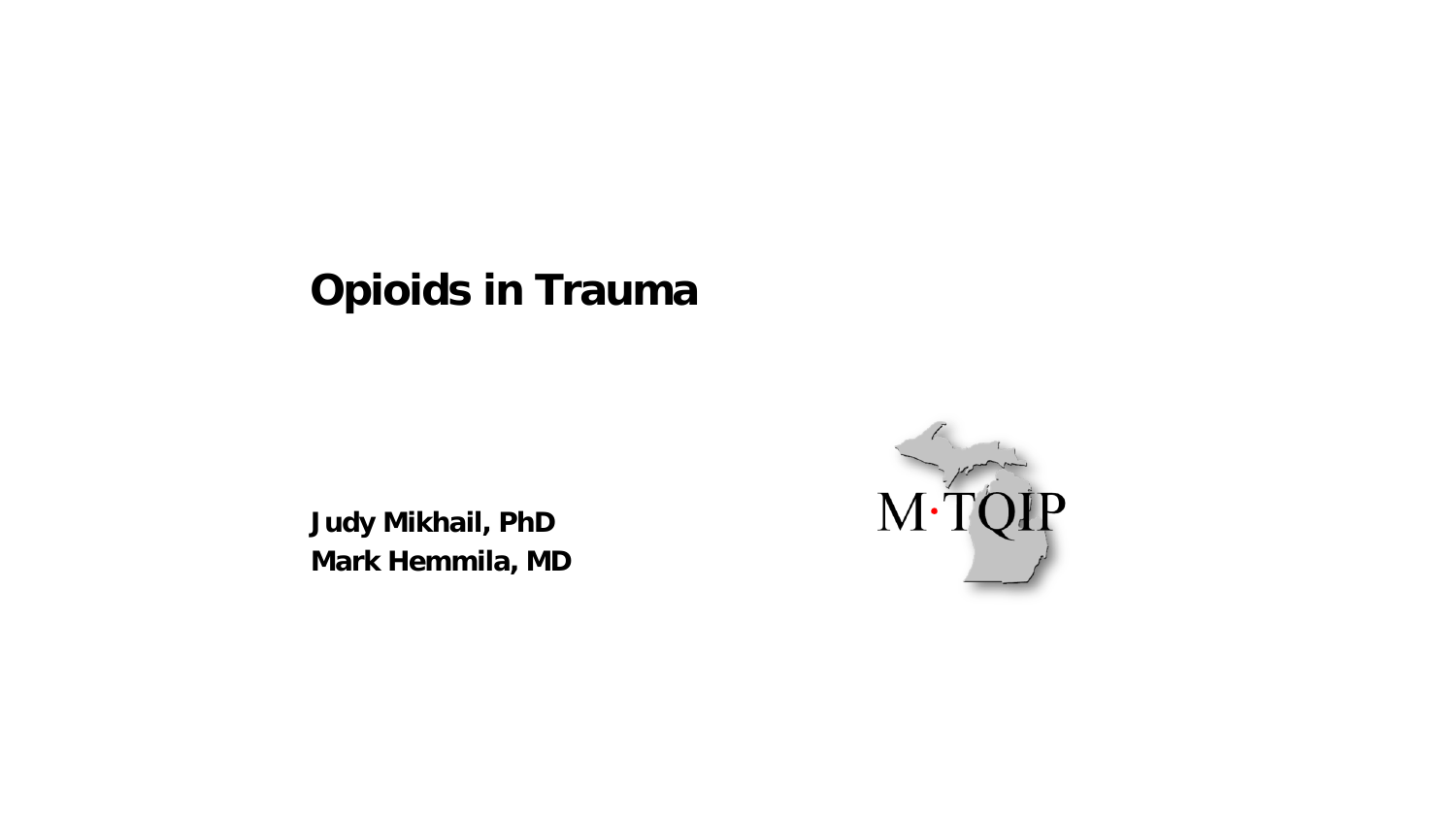# **Q1: What is your role/specialty?**

Answered: 67 Skipped: 0

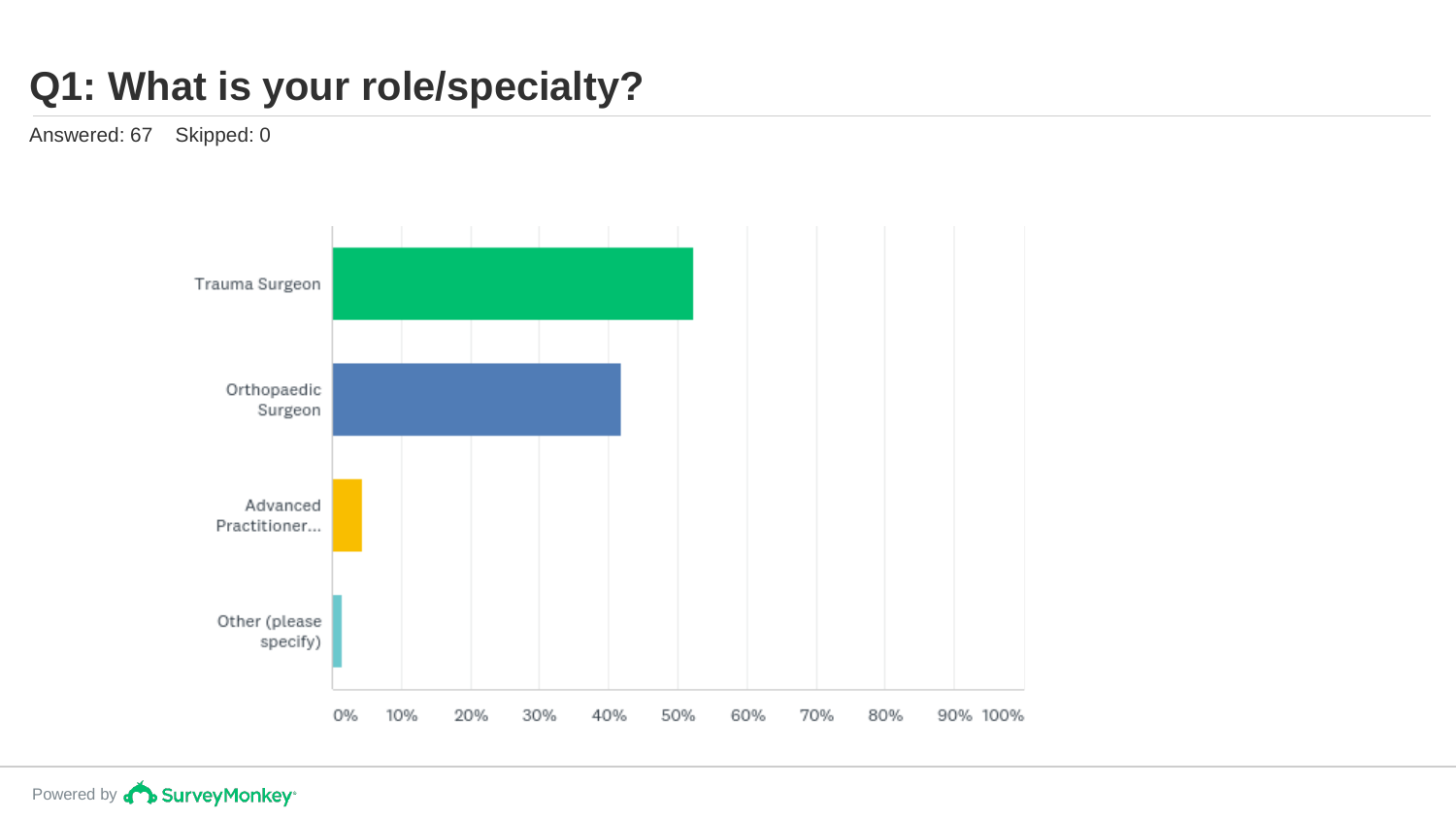#### **Q2: Who handles pain medication prescribing at patient discharge from your hospital?**

Answered: 66 Skipped: 1

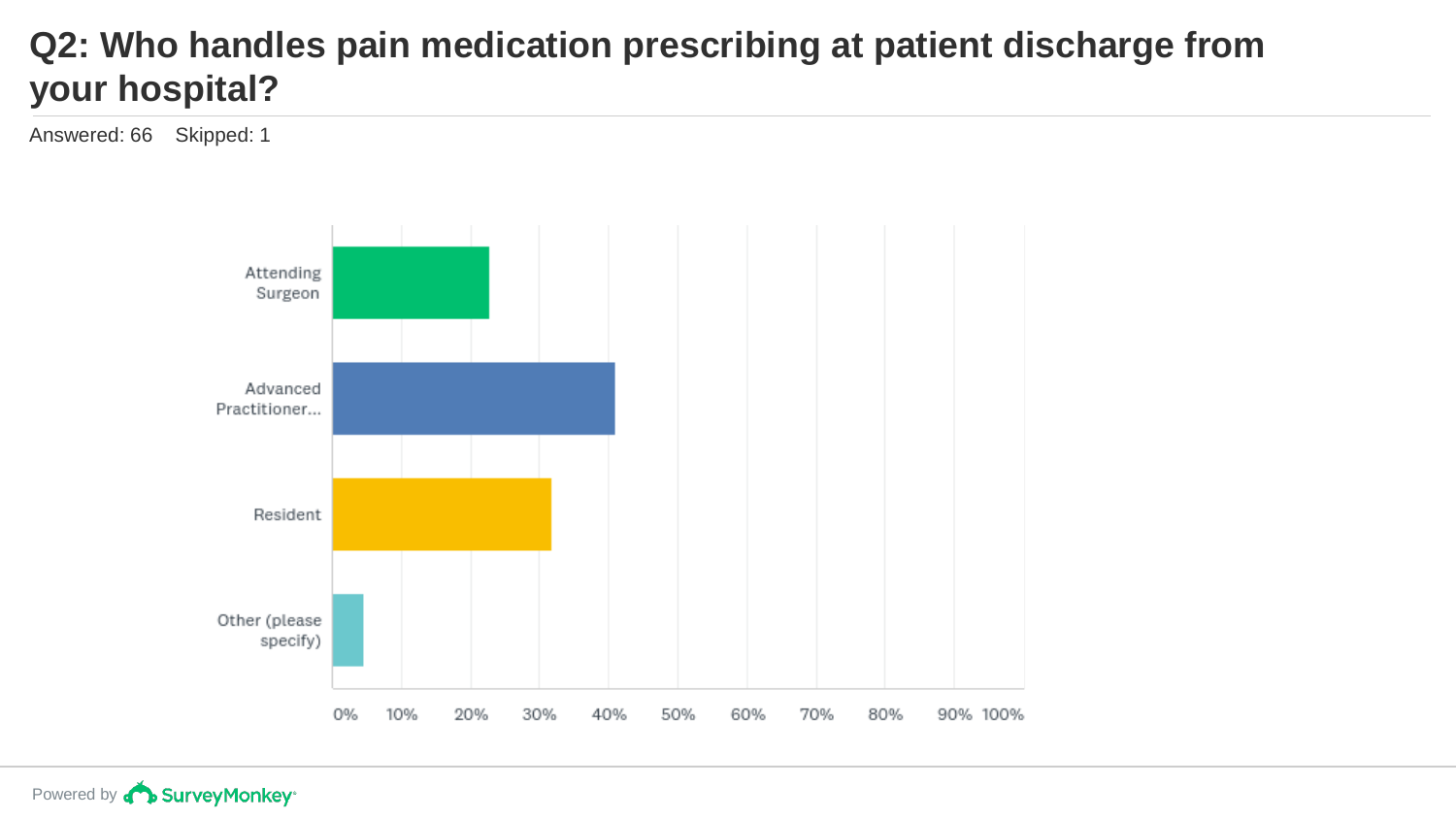**Q3: Do you feel that the new opioid laws (Mandatory MAPS checks, 7-day maximum medication supply, pain counseling, etc.) are significantly impacting your practice?**



Powered by **Constant Survey Monkey**<sup>\*</sup>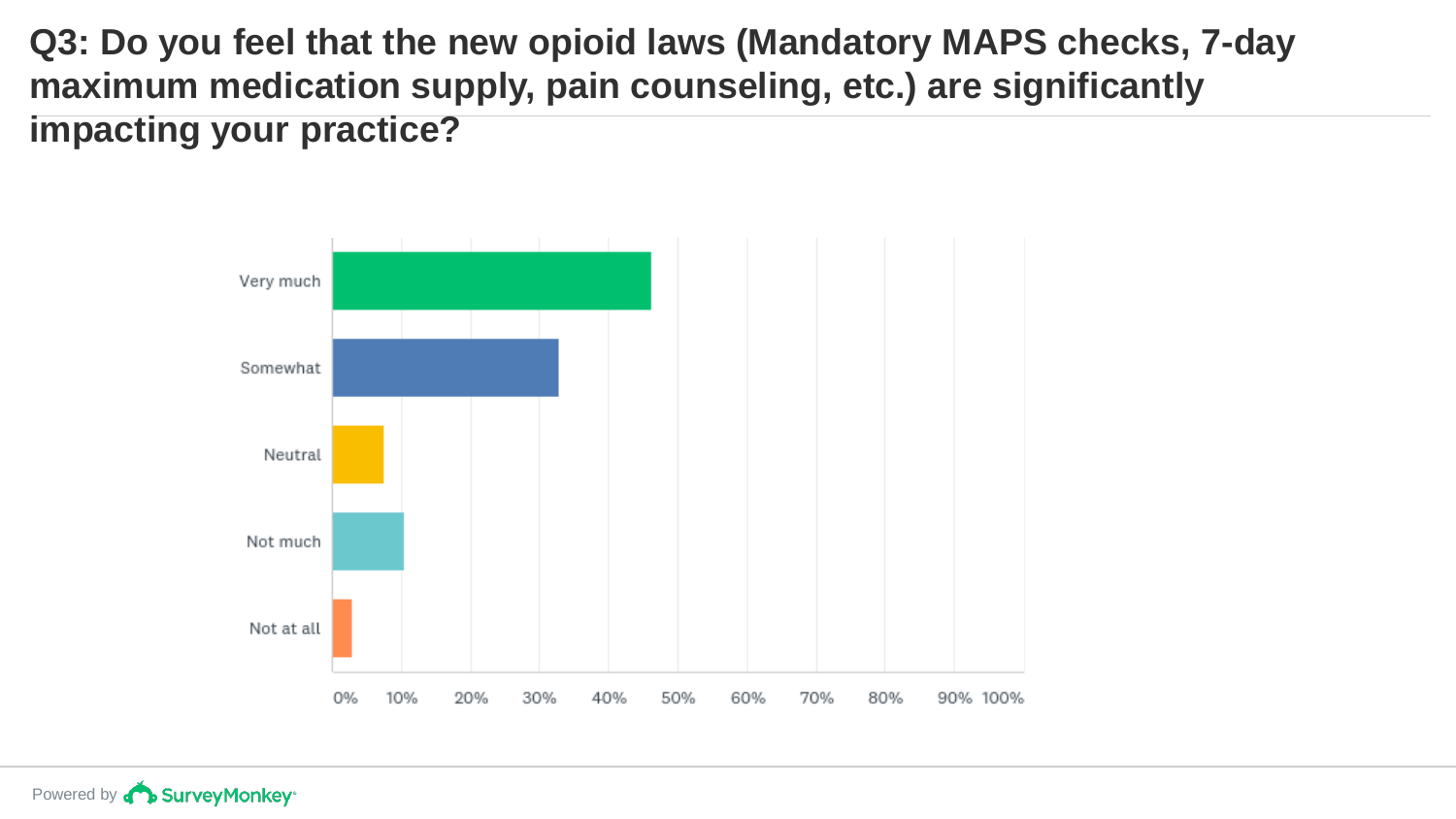### **Q4: How are the new laws affecting your practice? (Check all that apply)**

Answered: 67 Skipped: 0

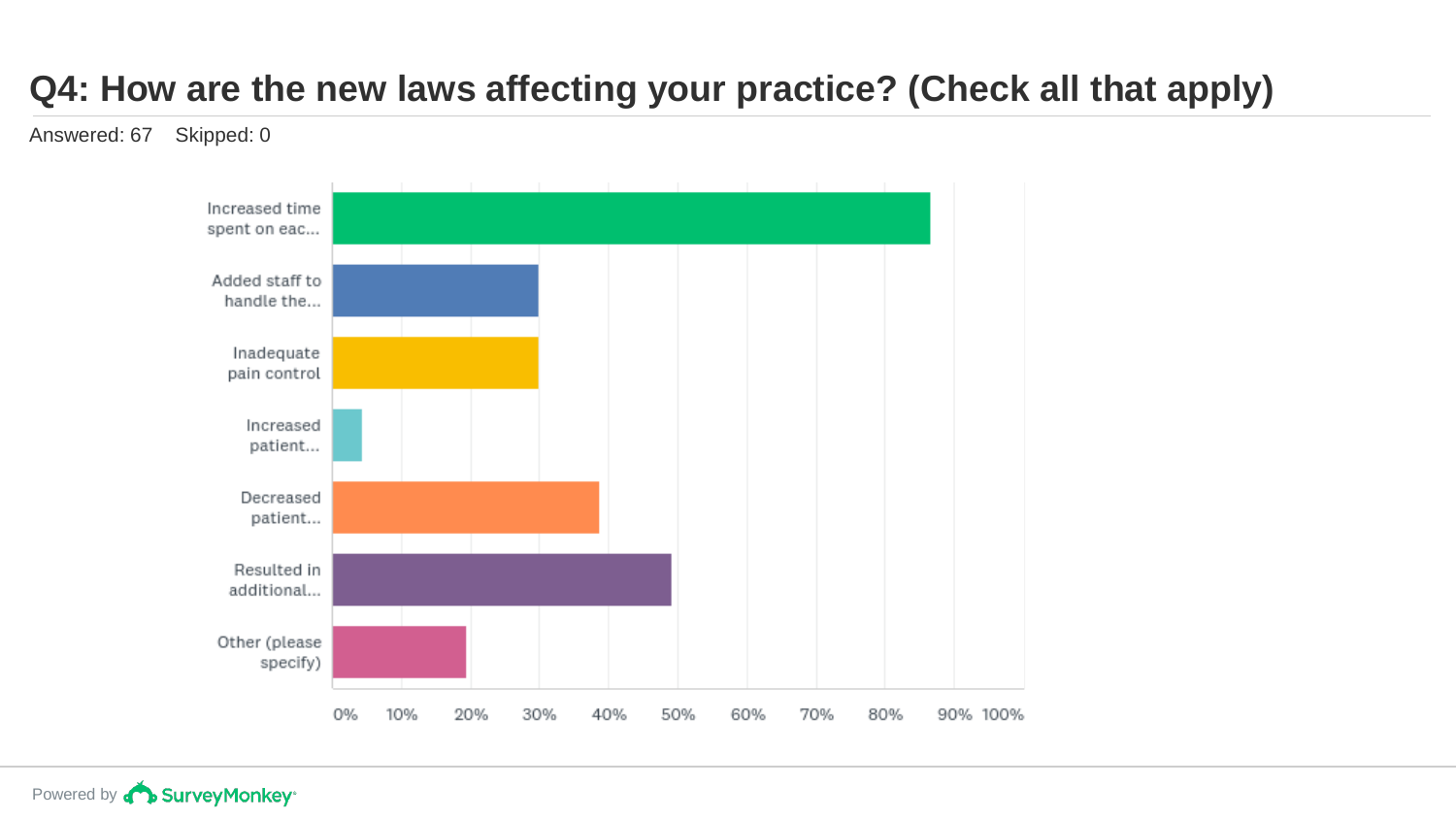#### **Q5: Rank the burden level of each aspect of the new laws with 1 being the lowest burden and 3 being the highest burden.**

Answered: 67 Skipped: 0

|                                    | <b>LOWEST BURDEN</b> | <b>MEDIUM</b><br><b>BURDEN</b> | <b>HIGHEST</b><br><b>BURDEN</b> | <b>TOTAL</b> | <b>WEIGHTED</b><br><b>AVERAGE</b> |
|------------------------------------|----------------------|--------------------------------|---------------------------------|--------------|-----------------------------------|
| Mandatory MAPS<br>checks           | 25.00%<br>14         | 46.43%<br>26                   | 28.57%<br>16                    | 56           | 2.04                              |
| 7-day maximum<br>medication supply | 30.00%<br>18         | 28.33%<br>17                   | 41.67%<br>-25                   | 60           | 2.12                              |
| Pain counseling                    | 39.06%<br>25         | 31.25%<br>20                   | 29.69%<br>19                    | 64           | 1.91                              |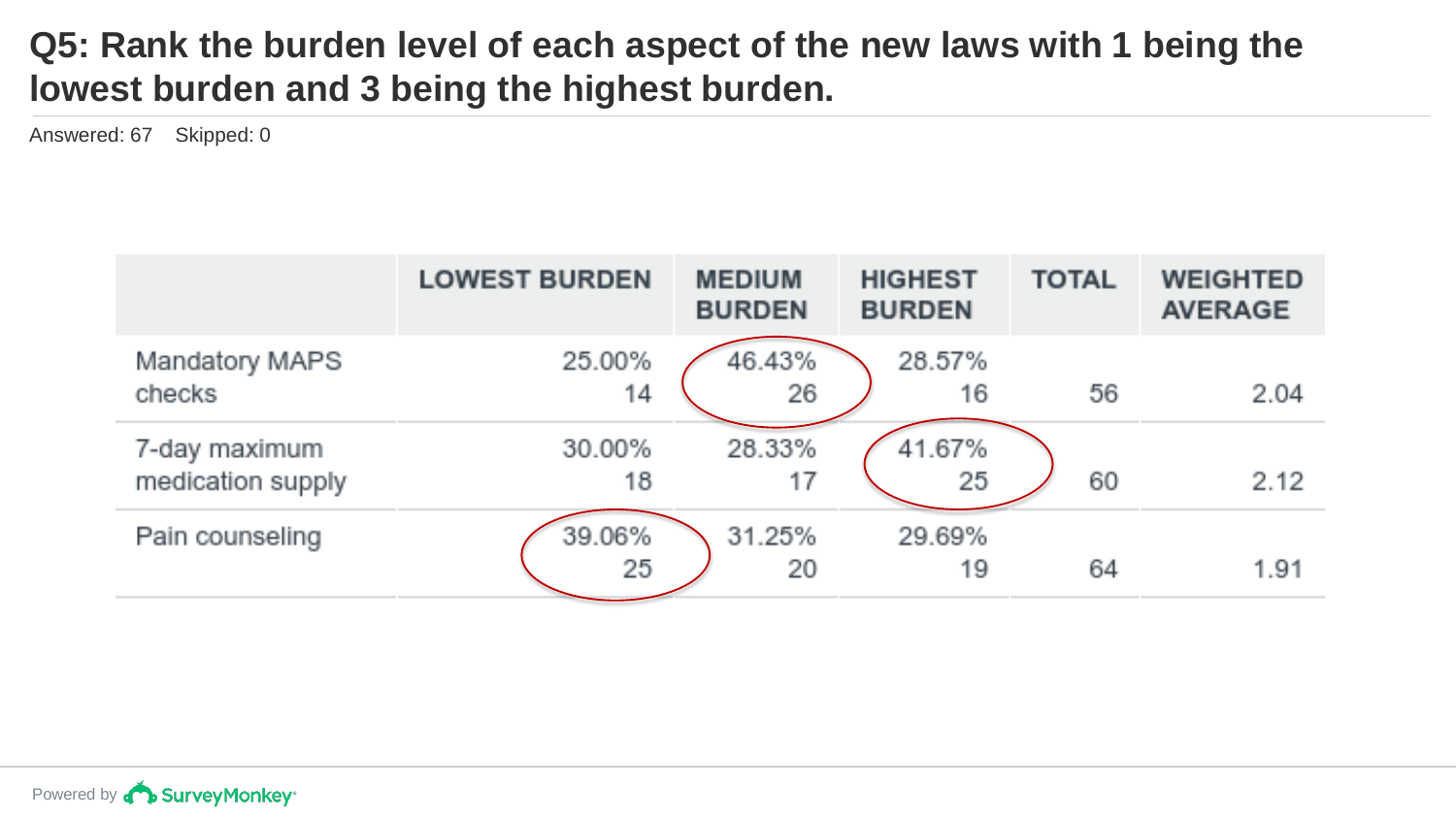**Q6: Do you think that your patients have to utilize other systems/providers, such as primary care clinics, urgent care, or emergency departments to help manage their pain needs?**

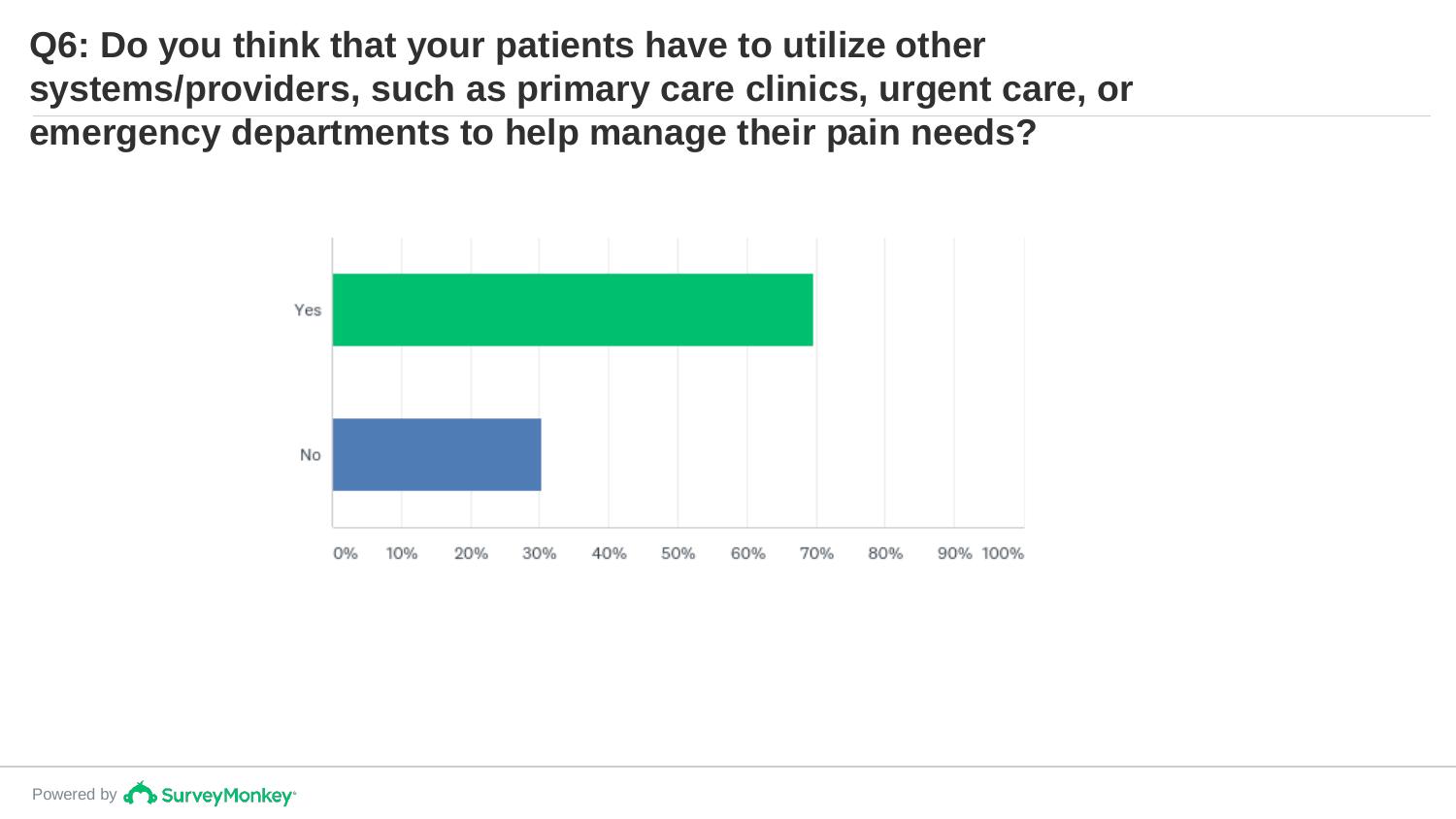- ◆ Patients on long term opioids are continued to be managed by PCP. We do not get involved.
- More primary care visits
- Need to better utilize PCPs. Too often PCPs don't want to get involved.
- ◆ Biggest problem is patients that were on pain meds before surgery. Very hard to manage.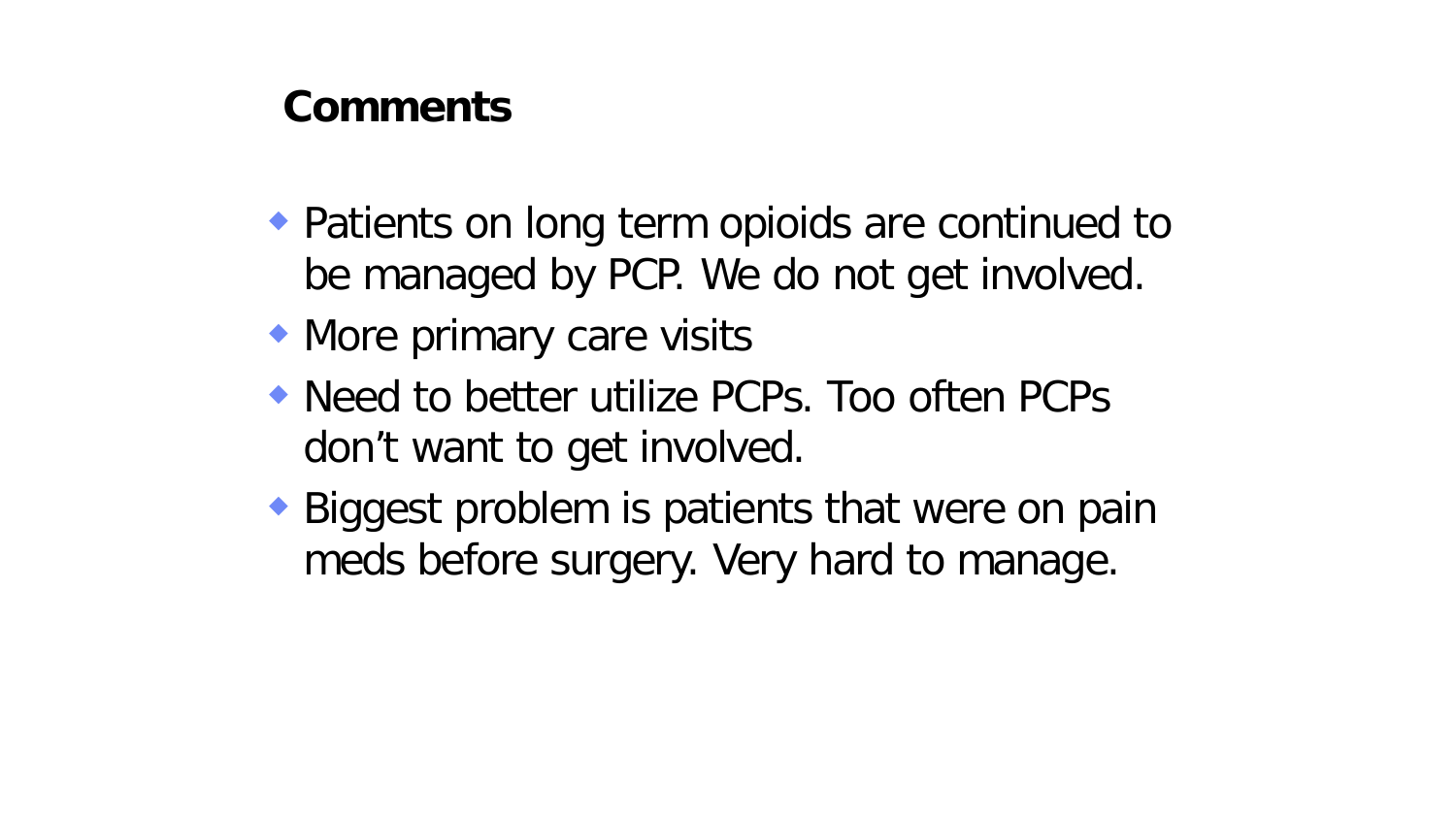#### **Q7: Do you feel that trauma patients ( i.e., those with significant complex injuries) should be exempt from the 7-day supply rule?**

Answered: 66 Skipped: 1

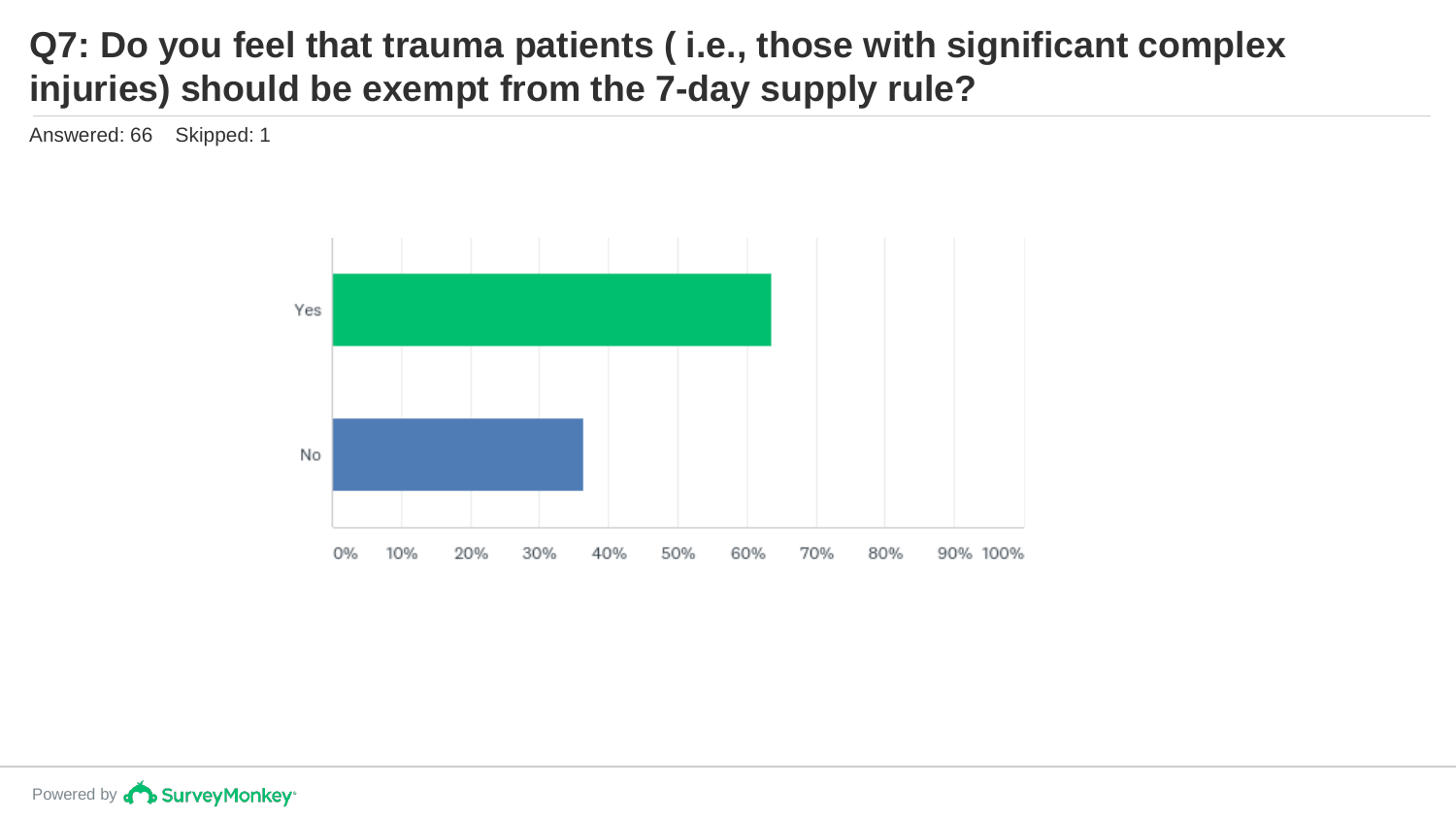**Q8: In your opinion, who is responsible for managing an orthopaedic trauma patient's short-term (0 to 14 days) pain medication at discharge from the hospital?**



Powered by **CO** Survey Monkey<sup>®</sup>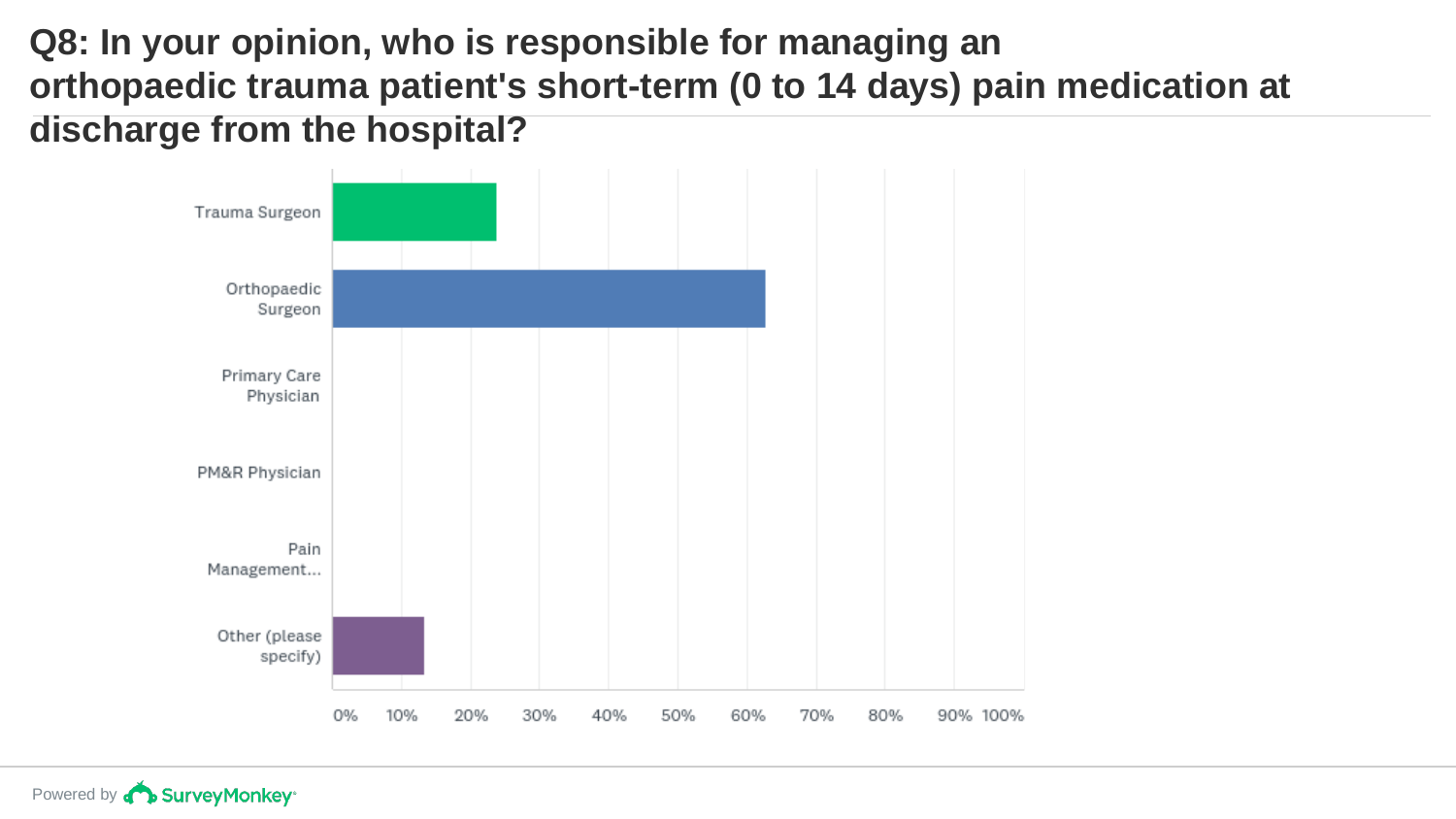**Q9: In your opinion, who is responsible for managing an orthopaedic trauma patient's long-term (up to 3 months) pain medication following discharge from the hospital?**

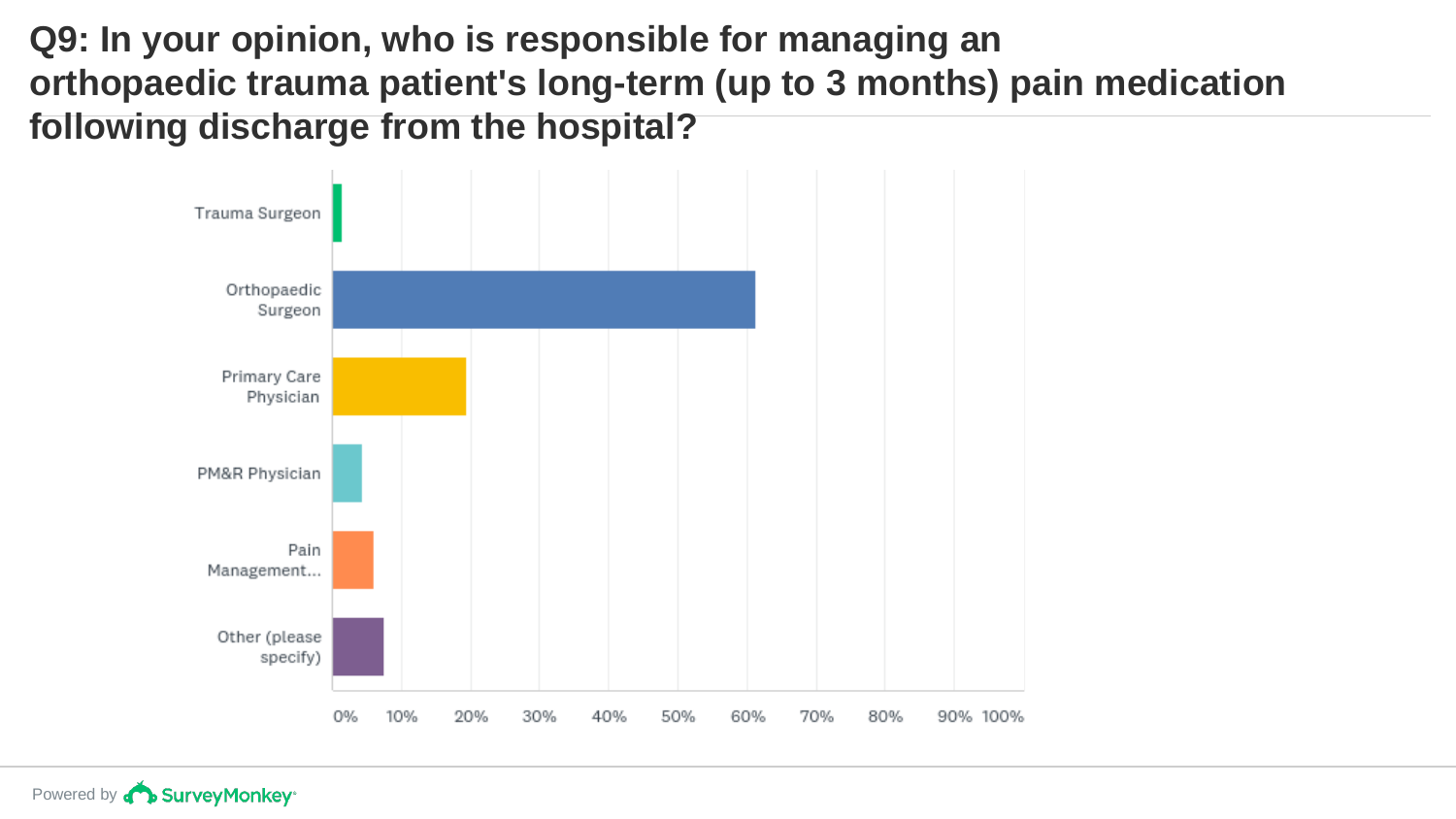#### **Q10: Are you keeping patients in the hospital longer to manage their pain medications prior to discharge?**

Answered: 67 Skipped: 0

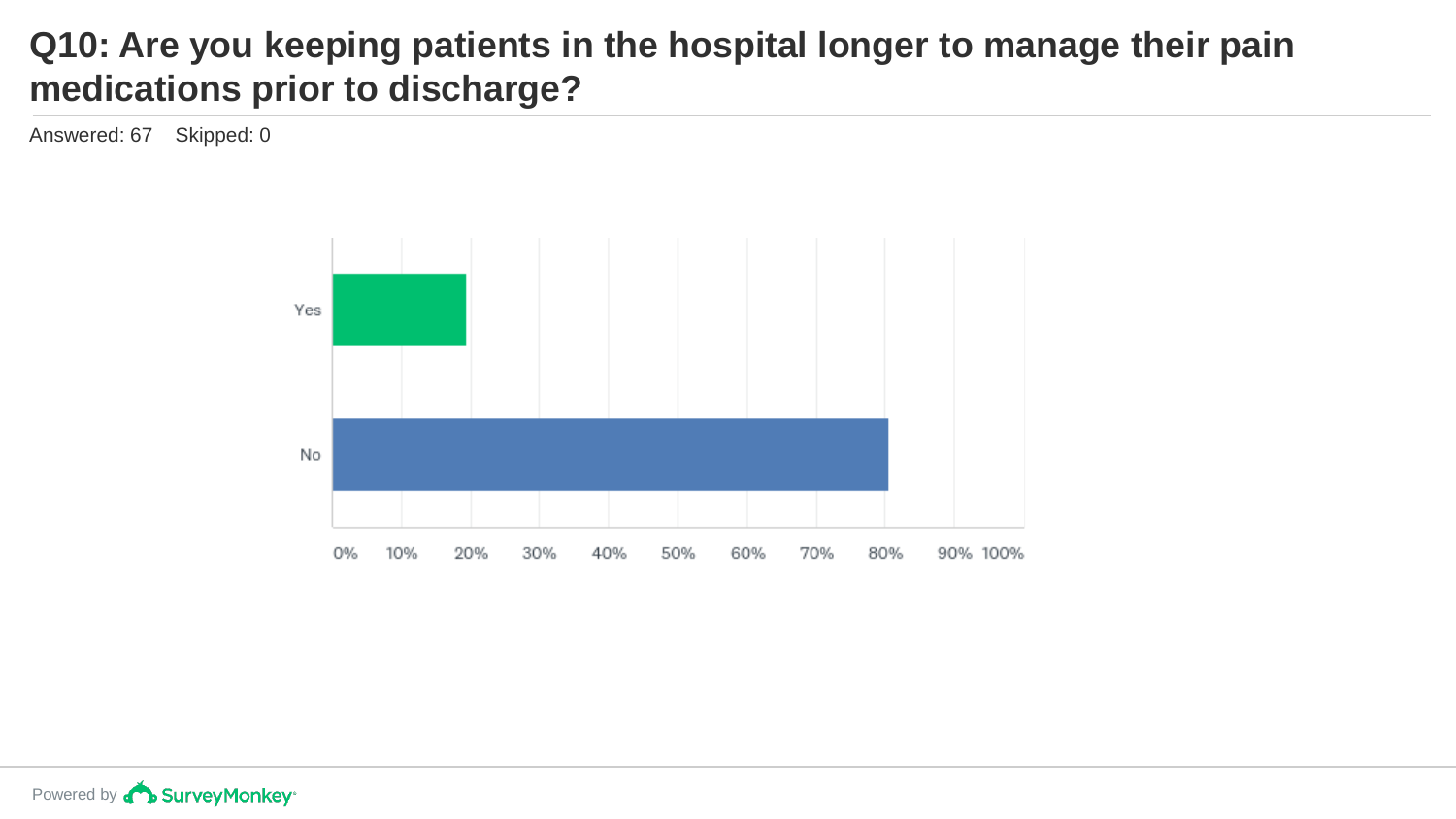#### **Q11: Has your practice implemented a solution to minimize the burden of this new legislation that has been successful? If yes, please describe.**

Answered: 65 Skipped: 2

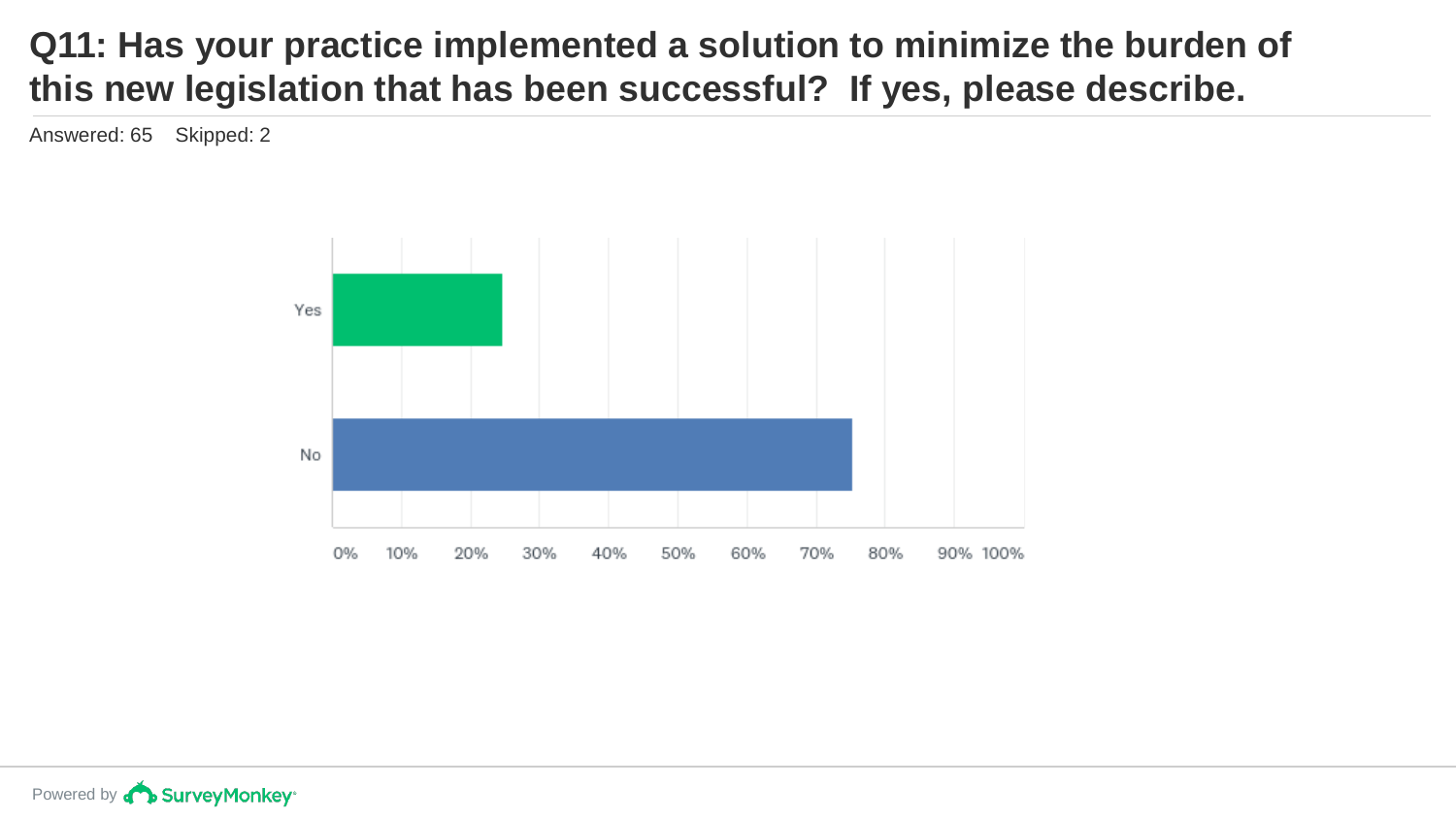- Nursing staff member logs into MAPS system for patients receiving opioids.
- ◆ Education to the patient on why this is being implemented and the challenges of the past with too much being prescribed especially in the orthopedic sector
- **Training for MA/Nursing staff. Folders with opioid** waivers at each nurses station and at check-out. Opiate posters in each patient room for education.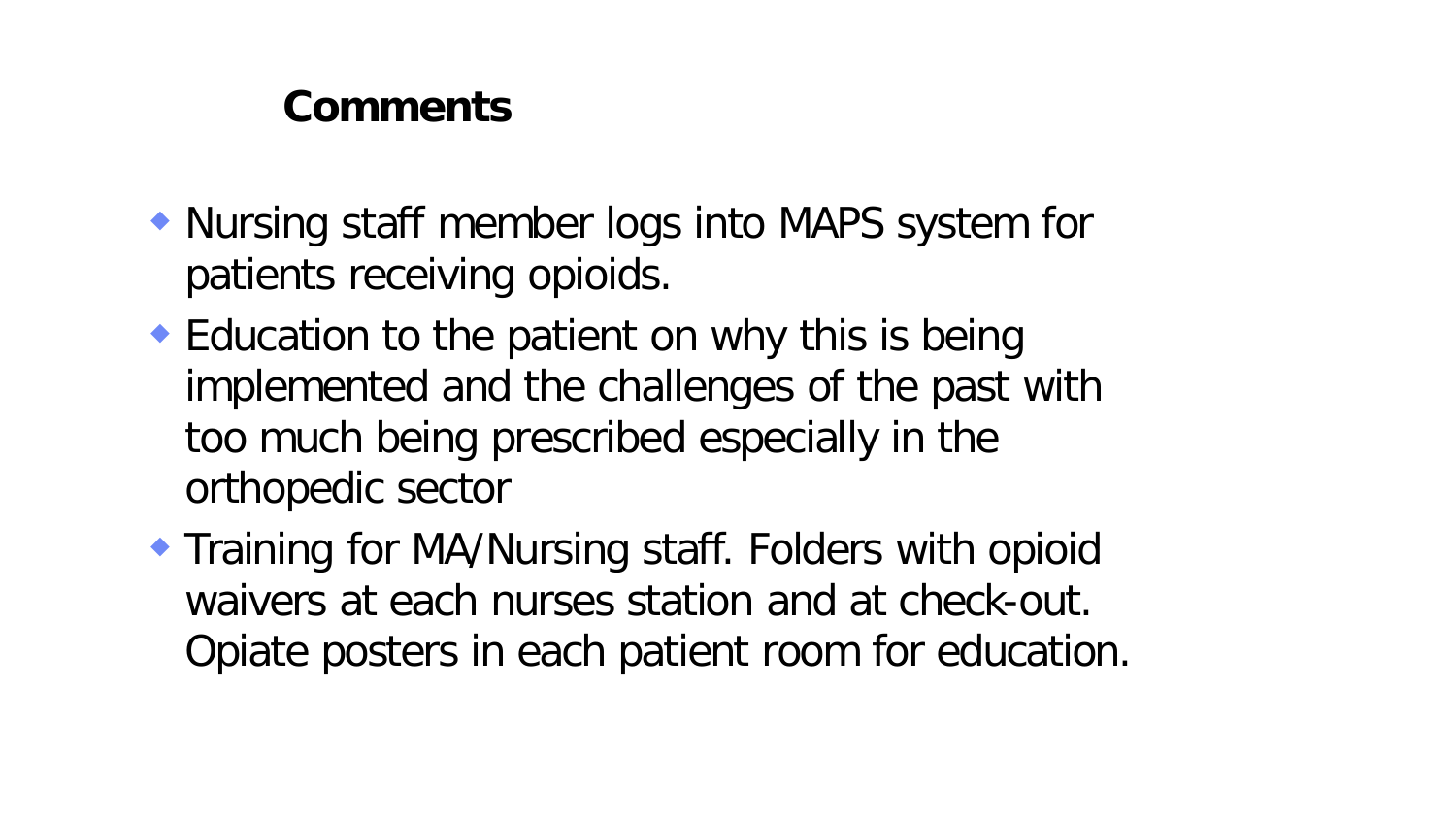- We are working on order sets ie. for rib fractures and elderly patients that include many alternative non-opioid meds so we can reduce inpatient use and hence outpatient prescribing.
- Just optimizing work flow to complete all requirements.
- We divide the tasks MAPS done Preop Surgeon does education in prep area for outpatients. Then delegates to surgical PA what post op Rx to prescribe. If Elective cases admitted. Same sequence. Surgeon delegates to resident what Rx to provide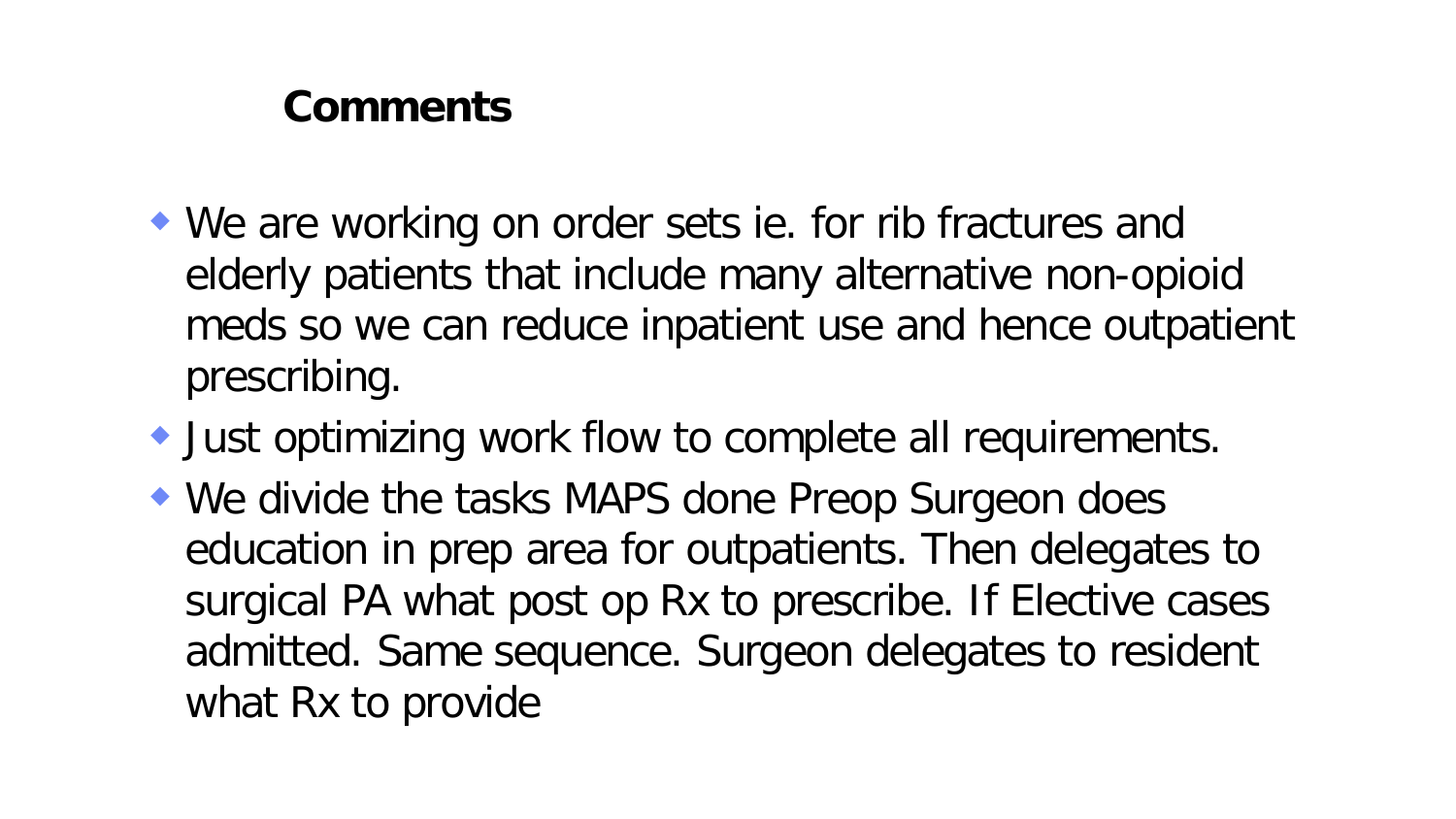- ◆ Add APPs. More involved discharge rounds.
- The laws have added some increased "burden", maps, counseling, etc; but I have seen a significant decrease in the amount of medication being prescribed and used by my patients; it has put a stop to the routine over prescribing of narcotics because it was "easier" or was the common routine. I have seen far less addicted patients now during the postop period. The ones who are seeking medicine, however, will make multiple visits to the ER and other physicians to obtain narcotics, complicating the process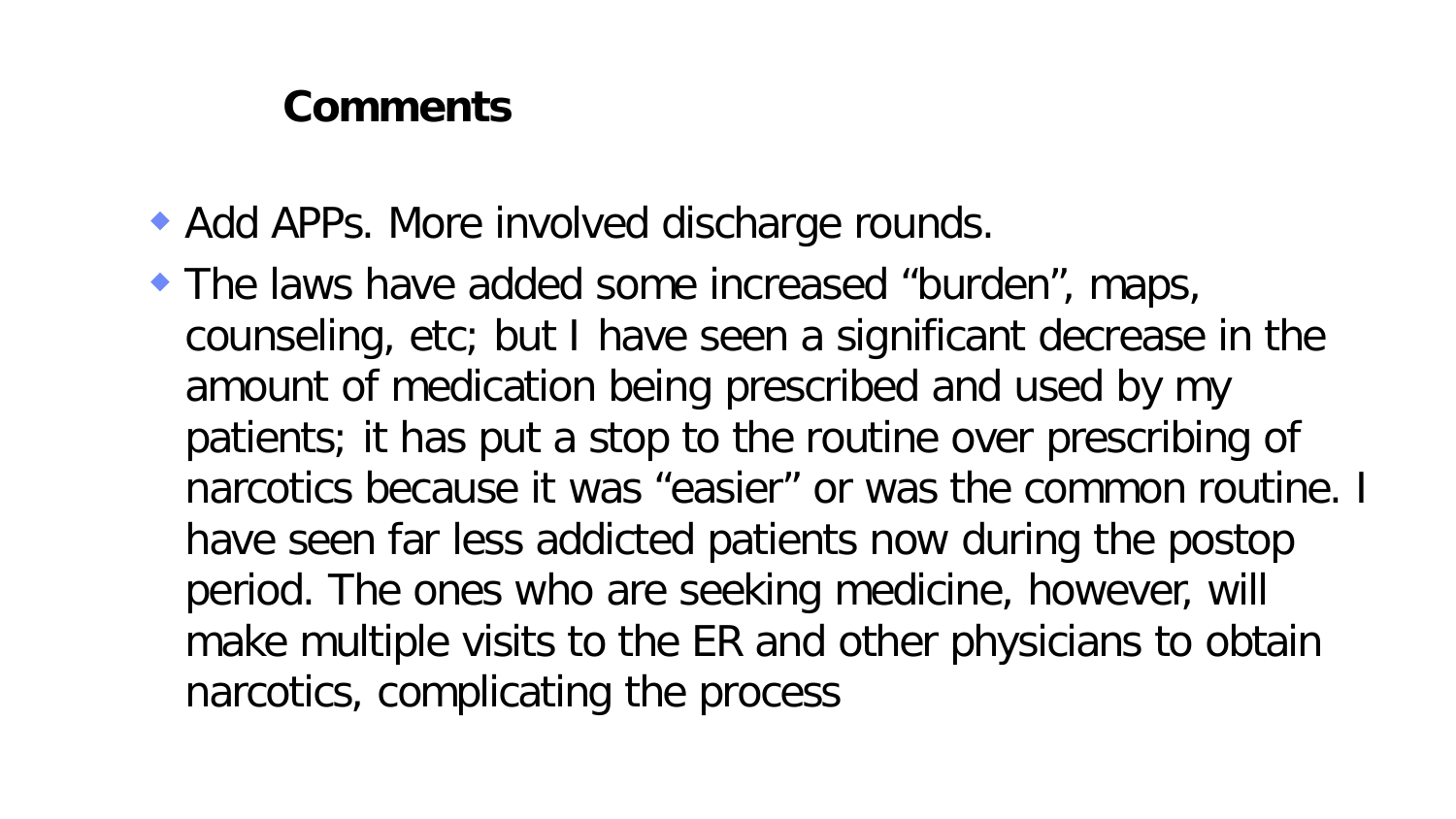Set expectations by advertising our pain medication policies in waiting/exam rooms.

• Patient education.